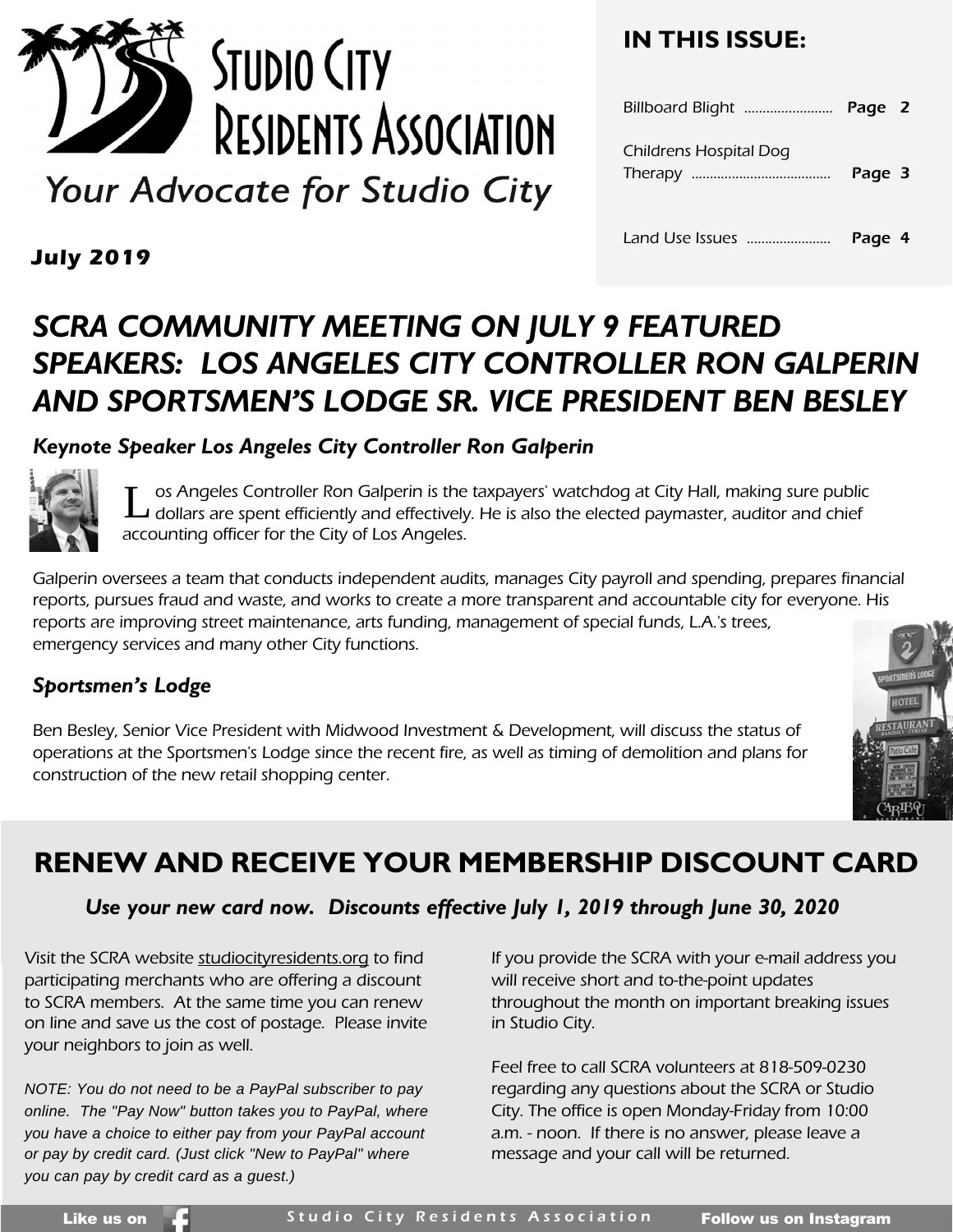### **BILLBOARD BLIGHT - ORDINANCE MOVING THROUGH CITY HALL**

The organization Ban Billboard Blight reported that Planning and Landuse Management committee (PLUM) had a hearing on proposed sign ordinance for Los Angeles.

First, a refresher on the two draft versions of the sign ordinance that are in the file

The Planning Commission Version, known as B Plus, has a high takedown ratio, requiring the removal of 10 static signs in exchange for erection of one digital billboard. Those digital signs would be limited to high-density Regional Commercial Sign Districts such as Sunset Blvd. and L.A. Live..

The second version was commissioned by PLUM itself in late 2017. The PLUM Version basically caves in to the sign companies, allowing new digital signs on most commercial lots, in exchange for more lenient takedowns.

PLUM Committee is now investigating how to move away from adopting its own PLUM Version. However Version B Plus also seems to have some opposition. There are parts of the city where there are many billboards, chiefly lowincome areas, that don't qualify to be sign districts and thus would not qualify for the takedowns that would be required in order to erect new digital signs.

The Committee Chair, Council Member Marqueece Harris-Dawson, made several requests of Planning Dept. staff. One was to define Billboard Blight. Another was to envision a middle ground between the two versions, which would allow digital signs in more areas than Version B Plus allows and fewer areas than the PLUM Version allows. This middle version could cause spreading of digital signs.

The Planning Dept. staff is to report back at the August 13 PLUM Committee meeting.

### **BEAUTIFICATION UPDATE**  *Meg McDonald Seltzer, SCBA President*

*Since our last report, your Studio City Beautification Association has been out and about actively beautifying our community and I have some updates, insights and a story to share with you.*

*Both the Laurel Canyon and Coldwater Canyon medians received a beauty treatment. New mulch was added which not only improves the look of the medians but will help conserve water and fight weeds.* 

*We have completed the paperwork and submitted our landscaping plan and irrigation proposal for review and approval to the city for two more Vineland medians: the median at Bluffside Drive and the median in front of the Garland Hotel. We'll keep you posted on our progress.*



*Continuing our middle of the road median beautification update tour, the Eastside median (west of Lankershim opposite the Blvd Hotel) has become a shadow of itself after six years of drought and rains. The trees are still alive but most of the original plantings are gone and the soil is depleted. We're happy to report that SCBA board member Andy Epstein and SK Landscaping have come up with a plan to return the median to its original beauty. More details to come.*

*We had a water leak at the Oakdell Sanctuary (Laurel Canyon & Oakdell Road) and the office received many reports of running water. We fixed the leak but it took a couple of days because the break in the drip line happened on a weekend when the office was closed. However, because of your due diligence, we had an insightful realization that emergencies don't always happen during business hours. So SCBA has established a special email for emergencies scbaemergency@gmail.com that is monitored seven days a week.*

*The Studio City Beautification welcome sign at the Oasis (across the street from Marshalls) and the green Mitt Box got tagged again. SCBA filed a graffiti removal request with 311 and through the Office of Community Beautification the graffiti was quickly removed. Grateful for the quick turnaround, I called 311 to thank the city for helping us keep Studio City beautiful. The operator expressed genuine gratitude and said, "It's not very often but always nice when we receive a compliment, it's going to make everyone feel so good." Then, she thanked me for taking the time to call. I share this story with you because SCBA is your representative and she was really thanking you.*

*See you in the neighborhood.*

### **ASK THE SCRA**

*One of the functions of the SCRA is to empower its members, who are the eyes and ears of the community. The SCRA can assist by providing opportunities to make all of Studio City a better place to live. Please send questions to scraboard@studiocityresidents.org.*

**Q:** There is a homeless young man who camps out by the wall on Vantage Ave near Ventura Blvd. He has been there for a long time and has never been much of a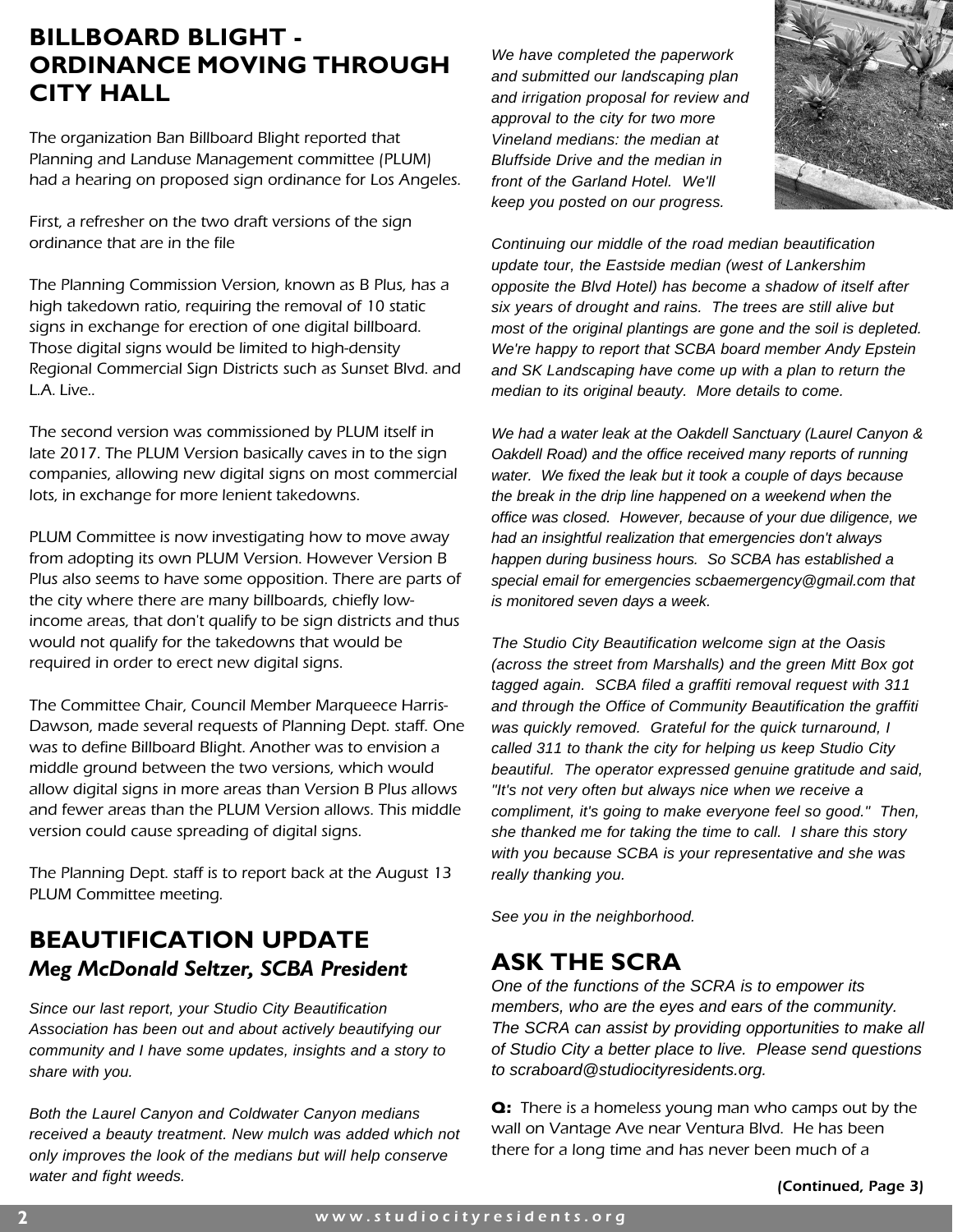problem. However, lately his mental status seems to have deteriorated and he now hallucinates and walks around yelling to himself. He clearly needs help and needs to be gotten off the street, for his own good and also for the benefit of this neighborhood in the Silver Triangle. Can SCRA help us with this?

**SCRA:** Here is a Mental Health Hotline. 800 854-7771. We do not know which facility will transport but have been told that if the homeless person is a veteran then the veterans will pick up and transport.

Members: There is a link to the East Valley Resources handout on the SCRA Website. You can find it on the home page postings February 15 Valley Homeless Resources www.studiocityresidents.org or write to the SCRA at SCRAboard@studocityresidents.org and we will forward the link digitally for easy download.

**Q:** I have recently been made aware of the leaf blower ordinance detailed below:

*Los Angeles Municipal (LAMC) Section 112. 04 (c) bans the use of the gas powered leaf blower device to minimize the nuisance and health related problems attributed to this type of equipment. 112.04(c) LAMC The following ordinance became effective on February 13, 1998: "No gas powered blower shall be used within 500 feet of a residence at anytime. Both the user of such a blower as well as the individual who contracted for the services of the user if any, shall be subject to the requirements of and penalty provisions for this ordinance. Violation of the provisions of this subsection shall be punishable as an infraction in an amount not to exceed One Hundred Dollars(\$100)." This section does not preclude anyone from using other devices such as a gas powered vacuum device or electric leaf blower.*

I started doing research for a product our gardener could use as a practical alternative. Unfortunately I could not find a reliable tool that would be a good substitute for the gas powered blowers. Most battery types run about 30 minutes on a charge and can take 3 hours or more to recharge. Is there anyone who recommends a commercial product gardeners could use?

**SCRA:** SCRA contacted Diana Zogran, garden ecologist: You can get up to 13 hours of battery life from quality backpack batteries from brands like Stihl which can be recharged overnight. If used properly, even smaller batteries can get a landscape maintenance crew through the day. And they can always bring a 2nd battery similar to what contractors do with their battery powered tools.

The return on investment (ROI) for the electric equipment is

### (Ask SCRA, cont'd) **TO THE MARKET**



Summer has arrived and so have the stone fruits. The Market is brimming with delicious peaches, plums, apricots, pluots, nectarines and cherries. No matter how many

pounds of cherries the farmers bring every Sunday, they are usually sold out by early morning - they're that good. Cherry tomatoes, many tasting like candy, are also in season, and can be found in more than a dozen varieties throughout the Market.

The Market donates its proceeds after expenses back to the community and most recently made donations to the North Hollywood High School Music Department for the purchase of a new bass clarinet, to St. Baldrick's Foundation, which raises funds to help find cures for children with cancer, and to the Ed Asner Family Center, whose mission is to promote self confidence in differently-abled individuals.

about a year because electric does not need gas, oil, spark plugs, or filters. Electric equipment is almost always lighter than gas because commercial electric tools have far fewer parts.

Rebate program: SCAQMD Commercial Electric Lawn and Garden Equipment Incentive & Exchange Program.

### **FARMERS MARKET GRANT TO CHILDRENS HOSPITAL DOG THERAPY PROGRAM**

Studio City Farmer's market, a non-profit owned and managed by the SCRA and the Studio City Chamber of Commerce Foundation, is able to make grants to other local non-profits from proceeds of the market. Children's Hospital Los Angeles (CHLA), Dog Therapy Program has been a recipient of the grant.

Recently, local CHLA volunteers invited two SCRA board members to a rare glimpse into the process for evaluating therapy dogs. The invite included participation in playing a role; a role that mimics a situation the dogs could encounter



during a visit to the wards. The role started with our two members at one end of the room, arguing and walking forward, stop arguing

(Continued, Page 4)

Studio City Residents Association **3**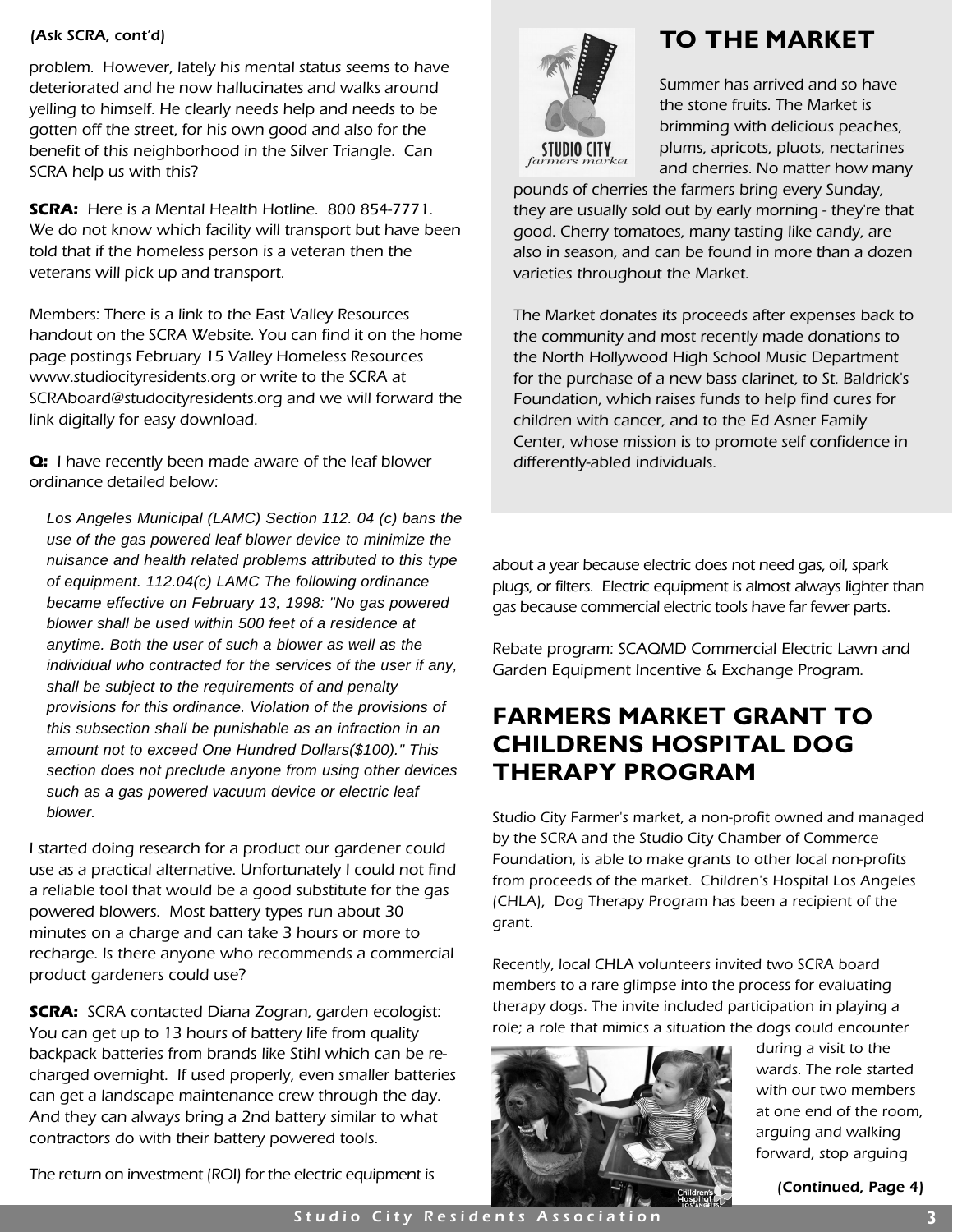### (Dogs, cont'd)

after a few steps, look at the dog then move forward, address the presence of the dog, pet the dog. The idea is that the dog will ignore the argument and continue with whatever he and the handler were doing.

Penelope, a qualified therapy dog played her part which was to be a distraction. Would the candidate dog ignore Penelope, and concentrate solely on what was she was being directed to do by her handler? Interesting toys were placed at points on the walk-about to see if the dog would ignore them.

A Saturday afternoon well spent with both dogs accepted into the Program. Follow up assessments are made every two years for all dogs in order for them to maintain their places in the Program.

### **WHAT IS LOS ANGELES DOING TO CURB NOISE FROM THE BURBANK AIRPORT?**



If you were unable to attend the SCRA May community meeting you missed City Attorney Mike Feuer's update on the progress being made to curb the excessive noise from planes taking off from the Burbank Airport and traveling very low over Studio City. Prior to the meeting Feuer had met with representatives from UpRoarLA, Studio City for Quiet Skies and SCRA at Carpenter School.

He had also stopped at several other major points of excessive noise to further understanding the extent of the problem. Feuer's stated position on many occasions is to spread the noise that reflects the position taken by the SCRA. The timeline to obtain any relief is uncertain but the hope is that negotiations with the FAA will result in a favorable solution.

Demands were made to file a lawsuit but Feuer repeatedly told the attendees that the time is not yet. Administrative remedies have to be exhausted first as this is a prerequisite that has to be complied with before any lawsuit is filed.

For the latest legal activity, visit studiocityresidents.org, where the City Attorney News Release is posted.

### **LAND USE ISSUES**

### 4299 Elmer Avenue - Building Permit

SCRA Vice President Barry Johnson was contacted by neighbors surrounding 4299 Elmer Avenue because they did not see a garage anywhere at this single-family building site. Barry wrote to Jeffrey Pard, LA Department of Building and

Safety with an inquiry. LADBS responded that the garage was in the back. Subsequently Barry checked out the site and informed LADBS that he could not see a garage. SCRA is continuing to monitor this.

### 3765 Moundview

The house at 3765 MoundView has a notice of demolition posted. Neighbors inquired about what if any "rules" apply to the big tree in front? They did not know what kind of tree this is or the overall health of the tree.

Following is information that SCRA gave to empower the neighbors. SCRA was unable to



find a contact for the developer, but contact information can be obtained from the City Building Inspector. Raymond Kehoe (818) 374-1165. Office hours are early from 7:00 to 8:00 Monday - Friday. Contact the developer and ask about the plans for the tree. Only the following trees are protected.

### Protected Trees

Any of the following Southern California native tree species, which measures four inches or more in cumulative diameter, four and one-half feet above the ground level at the base of the tree:

(a) Oak tree including Valley Oak (Quercus lobata) and California Live Oak (Quercus agrifolia), or any other tree of the oak genus indigenous to California but excluding the Scrub Oak (Quercus dumosa).

(b) Southern California Black Walnut (Juglans californica var. californica)

- (c) Western Sycamore (Platanus racemosa)
- (d) California Bay (Umbellularia californica)

If the tree is not a protected tree the developer can remove it. As of the end of June, no demo had begun and the tree was still standing.

### Street not paved St. Clair to Laurel Canyon

(It takes all of us working together to make a difference) Thank you to a proactive member who saw a problem and investigated the reason. The problem was with the repaving that was not finished on Moorpark between Whitsett and Laurel Canyon. The paving was finished from Whitsett to St. Clair but was not finished from St. Clair to Laurel Canyon. The road was left in a dangerous condition. Work had stopped.

Our member tracked down the contractor and found that Asphalt plant 2 in North Hollywood was doing the work. Calling them, they told her that they had to stop the re-paving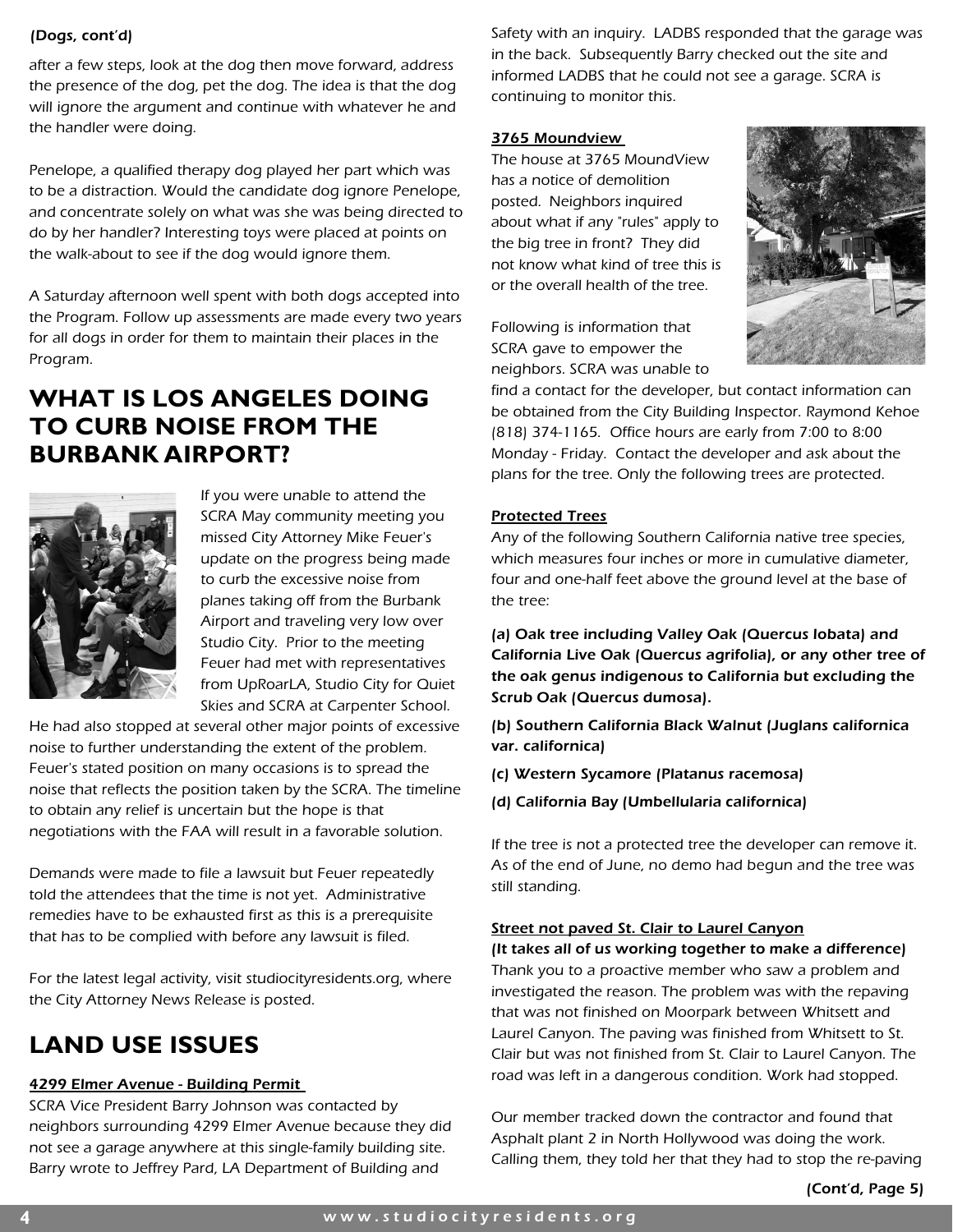### (Land, cont'd)

due to private construction on an apartment building on Moorpark.. Our member informed Asphalt Plant 2 that remedial repairs needed to be made prior to the resurfacing due to the dangerous condition of the road. A crew came out and fixed the drainage dip at Vantage, however missed the pothole and after another call the superintendent at Asphalt Plant 2 sent the crew back out.

The good thing is that the apartment under construction would have required tearing up a brand new street. So better to wait until the street tearing up is done before the new pavement is laid down. This was a good catch by the City.

### 4557 Tujunga - Sidewalk Width

Under construction, the subject site was preparing to install a new full width sidewalk. SCRA vice President Barry Johnson along with neighbors worked with the city to try to keep the sidewalk width consistent with the other homes on the block. SCRA earlier had preserved, at a different location, the sidewalk and parkway widths to match adjacent frontage.

The response from the City was that the property owner may keep the grass parkway if they wish, however, the Bureau of Engineering cannot force them to do so. SCRA spoke to the

owner of the property at 4557 Tujunga but he refused to reduce the size of the sidewalk to keep the look of the neighborhood. There is now a 12' sidewalk being installed.

Both the Studio City Neighborhood Council and the Studio City Residents Association continue to fight for our neighborhood's character to preserve our residential street and sidewalk widths. The City is also promoting its "Green New Deal" program to plant 90,000 new trees across Los Angeles by 2021 in heat impacted areas, like across the street from the 101 Freeway where this property lies. Our parkways simply need to be preserved.

### **GOOD NEWS FOR LOS ANGELES WILDLIFE**

The Los Angeles City Council has voted to include the Planning Department's Wildlife Pilot Study into the city budget beginning fiscal year 2019. With this funding in place, LA is one step closer to an ordinance that will require hillside home development to accommodate the surrounding wildlife habitat connections. This funding includes the hiring of four new planners, and a staff biologist within the Planning Department.

### **PRESIDENT'S MESSAGE** *by Alan Dymond*

*Good news and congratulations to the Studio City Business Improvement District (BID). Every five years the Studio City BID must reapply for its BID status. The business property owners in the District vote to assess themselves to provide additional services on Ventura Blvd from Carpenter to Coldwater Canyon. Services such as security, (bike patrols), street scape enhancements, i.e. landscaping street medians and tree planting, maintenance, power washing the sidewalks, trash bins placement and maintenance. Future renewal of the pedestrian crosswalks at Laurel Cyn and Ventura Blvd., fire hydrants to be painted, sidewalk repair and more. Thanks to the combined efforts of BID President Tony Richman and Executive Director, Vicki Nussbaum and the BID Board the Studio City business district is thriving.*

*The recently elected board for the Studio City Neighborhood Council board was sworn in at CBS studio Center on June 19th. Congratulations and thank you to all who are volunteering their time.* 

*Neighborhood Councils can submit a Community Impact Statement which becomes part of the council file record. However as reported to you via News & Notes, the City Clerk has launched a public online portal through which members can have their comments posted to the city file on any matter the city council is considering. This form is a Public Comment Form and can be accessed at LACouncilcomment.com.*

*Reminder Membership Renewal: Please make sure to include your email address when you renew. From time to time we send our members the SCRA electronic News & Notes on immediate breaking news, alerts and action notices such as latest developments concerning the proposed Harvard- Westlake Athletic Center located at the Weddington Golf and Tennis site.* 

*Very good news. LA River's south bank from Laurel Canyon to Whitsett has fallen into disrepair, with non-native evasive and overgrown plants and graffiti and homeless encampments. Over the last several years Board members have been looking to find funding to give this section of the river its needed makeover. The SCRA was instrumental in obtaining \$400,000 from the State, and the City. L.A. City Recreation and Parks will be performing the work which should start next year. SCRA would like to see the garage opened to the river along with access to the local businesses.*

Alan Dymond